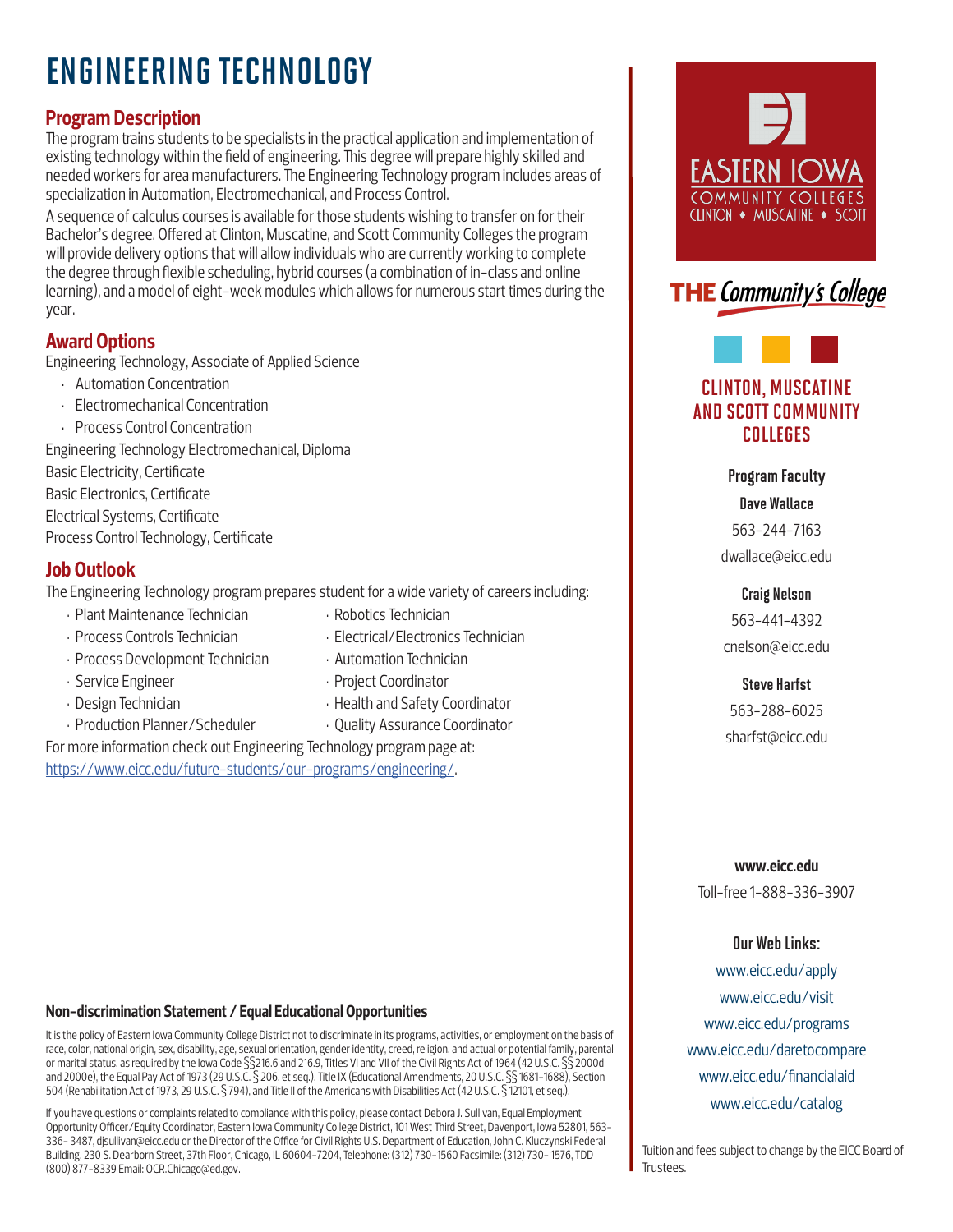# ENGINEERING TECHNOLOGY

# **Engineering Technology, AAS Degree**

|                                                                        | <b>TERM1-ALL CONCENTRATIONS</b>                              | <b>Credits</b>             |  |  |
|------------------------------------------------------------------------|--------------------------------------------------------------|----------------------------|--|--|
| ELE-101<br>MFG-106                                                     | Industrial Safety [1.00 credits] OR                          | 1.00                       |  |  |
|                                                                        | Workplace Safety [3.00 credits] OR                           |                            |  |  |
| MFG-186                                                                | Plant Safety [1.00 credits]                                  |                            |  |  |
| ELE-216                                                                | DC Circuit Analysis                                          | 3.00                       |  |  |
| ELE-217                                                                | <b>AC Circuit Analysis</b>                                   | 3.00                       |  |  |
| <b>IND-134</b>                                                         | <b>Print Reading</b>                                         | 2.00                       |  |  |
| <b>MAT-128</b>                                                         | Precalculus [4.00 credits] OR                                | 4.00                       |  |  |
| MAT-210                                                                | Calculus I [4.00 credits] OR                                 |                            |  |  |
| MAT-705                                                                | Industrial Math & Measurement   [2.00 credits] AND           |                            |  |  |
| MAT-706                                                                | Industrial Math & Measurement II [2.00 credits]              |                            |  |  |
|                                                                        |                                                              | $\overline{13.00} - 15.00$ |  |  |
|                                                                        |                                                              |                            |  |  |
|                                                                        | <b>TERM 2 - ALL CONCENTRATIONS</b>                           |                            |  |  |
| CSC-110                                                                | Introduction to Computers [3.00 credits] OR                  | 3.00                       |  |  |
| CSC-107                                                                | Computers Literacy [3.00 credits] OR                         |                            |  |  |
| CSC-112                                                                | Computer Fundamentals for Technicians I/A [2.00 credits] AND |                            |  |  |
| CSC-113                                                                | Computer Fundamentals for Technicians I/B [2.00 credits]     |                            |  |  |
| ELE-225                                                                | <b>Electrical Motor Control and Power Distribution</b>       | 3.00                       |  |  |
| ELT-309                                                                | <b>Digital Circuits</b>                                      | 3.00                       |  |  |
| ELT-312                                                                | Solid State Devices and Systems                              | 3.00                       |  |  |
| PHY-185                                                                | Conceptual Physics Fundamentals I                            | 2.00                       |  |  |
|                                                                        |                                                              | $14.00 - 15.00$            |  |  |
|                                                                        |                                                              |                            |  |  |
|                                                                        |                                                              |                            |  |  |
| ECN-120                                                                | <b>TERM 3 - SUMMER - ALL CONCENTRATIONS</b>                  | 3.00                       |  |  |
| ECN-130                                                                | Principles of Macroeconomics<br>0R<br><b>OR</b>              |                            |  |  |
| HUM-105                                                                | Principles of Microeconomics<br>Working in America           |                            |  |  |
| <b>HUM-110</b>                                                         | OR<br>Changes and Choices OR                                 |                            |  |  |
| POL-111                                                                | American National Government<br><b>OR</b>                    |                            |  |  |
|                                                                        |                                                              |                            |  |  |
| PSY-111                                                                | Introduction to Psychology<br><b>OR</b>                      |                            |  |  |
| SOC-110                                                                | Introduction to Sociology                                    |                            |  |  |
| <b>ENG-105</b>                                                         | Composition   OR                                             | 3.00                       |  |  |
| <b>ENG-107</b>                                                         | Composition I: Technical Writing                             |                            |  |  |
| PHY-186                                                                | Conceptual Physics Fundamentals II                           | 2.00                       |  |  |
|                                                                        |                                                              | 8.00                       |  |  |
| Engineering Technology Electromechanical, Diploma Total  35.00 - 38.00 |                                                              |                            |  |  |
|                                                                        | <b>TERM 4 - ALL CONCENTRATIONS</b>                           |                            |  |  |
| EGT-117                                                                | Fluid Power Fundamentals                                     | 2.00                       |  |  |
| ELT-123                                                                | Programmable Logic Controllers                               | 3.00                       |  |  |
| ELT-125                                                                | Advanced PLC                                                 | 3.00                       |  |  |
| $IND-143$                                                              | <b>Motors and Drives</b>                                     | 3.00                       |  |  |
| MFG-505                                                                | Lean Manufacturing                                           | 1.00                       |  |  |

## **Clinton Community College**

1000 Lincoln Boulevard, Clinton, IA 52732 563-244-7001 1-800-638-0559 www.facebook.com/clintoncommunitycollegeia

> **Admissions Officer Heather Evans**

hlevans@eicc.edu 563-244-7007 FAX 563-244-7107

# **Muscatine Community College**

152 Colorado Street, Muscatine, IA 52761 563-288-6001 1-800-351-4669 www.facebook.com/ muscatinecommunitycollege

**Admissions Officer**

**Kari Hanson** khanson@eicc.edu 563-288-6007

# **Scott Community College**

500 Belmont Road, Bettendorf, IA 52722 563-441-4001 1-800-895-0811 www.facebook.com/scottcommunitycollege

# **Admissions Officer**

**Kelsey King - Belmont Campus** kking@eicc.edu 563-441-4007 FAX 563-441-4101

**Amy Herrig - Urban Campus**

atherrig@eicc.edu 563-336-5258

**www.eicc.edu**



It is the policy of Eastern Iowa Community College District not to discriminate in its programs, activities, or employment on the basis of race, color, national origin, sex, disability, age, sexual orientation, gender identity, creed, religion, and actual or potential family, parental or marital status, as required by the Iowa Code §§216.6 and 216.9, Titles VI and VII of the Civil Rights Act of 1964 (42 U.S.C. §§ 2000d and 2000e), the Equal Pay Act of 1973 (29 U.S.C. § 206, et seq.), Title IX (Educational Amendments, 20 U.S.C. §§ 1681-1688), Section 504 (Rehabilitation Act of 1973, 29 U.S.C. § 794), and Title II of the Americans with Disabilities Act (42 U.S.C. § 12101, et seq.).

If you have questions or complaints related to compliance with this policy, please contact Debora J. Sullivan, Equal Employment Opportunity Officer/ Equity Coordinator, Eastern Iowa Community College District, 101 West Third Street, Davenport, Iowa 52801, 563-336-3487, djsullivan@eicc.edu or the Director of the Office for Civil Rights, U.S. Department of Education, Citigroup Center, 500 West Madison Street, Suite 1475, Chicago, Illinois 60661-7204, phone number 312-730-1560, fax 312-730-1576, OCR. Chicago@ed.gov.

12.00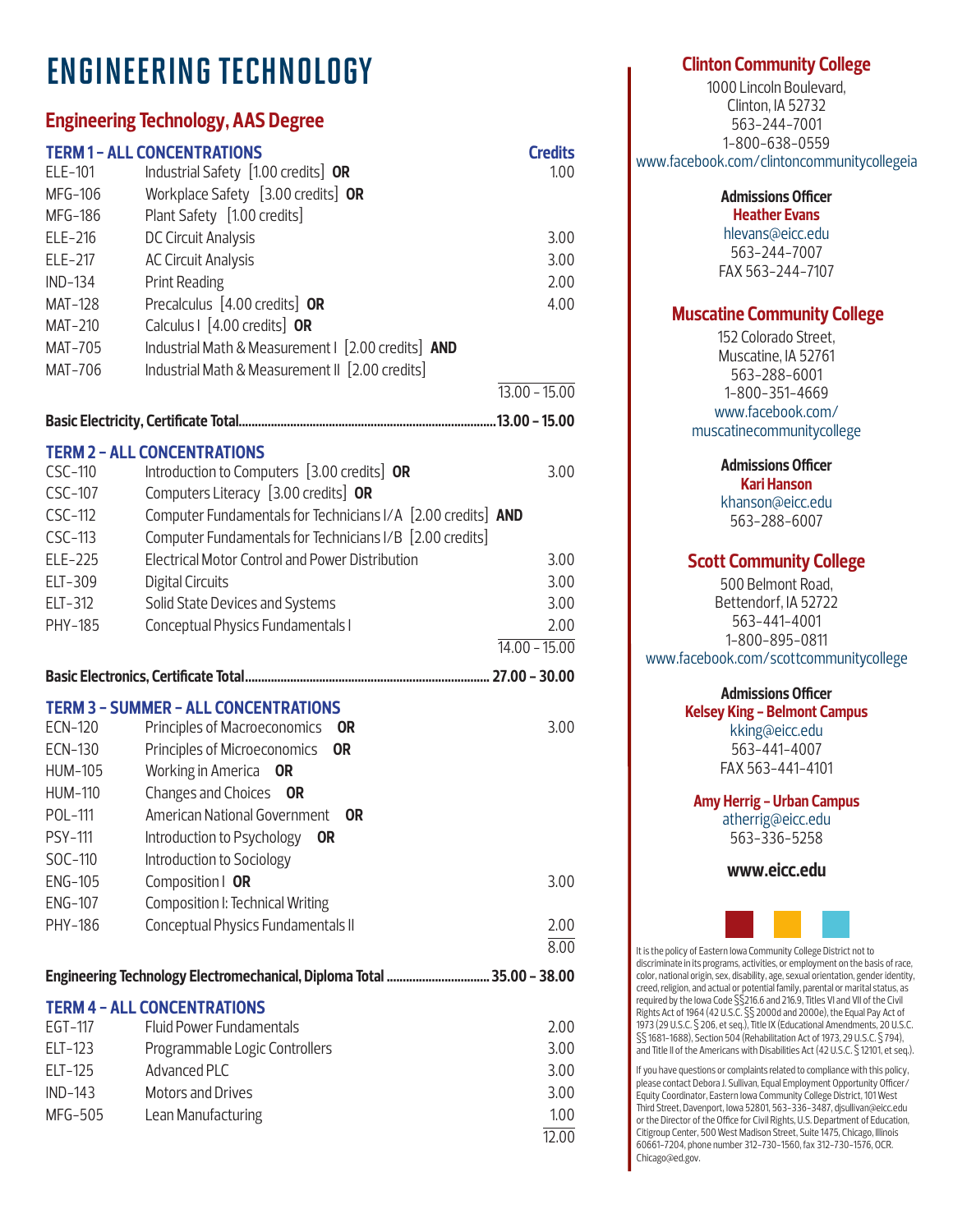|                | <b>TERM 5 - AUTOMATION CONCENTRATION</b>            | <b>Credits</b>             |
|----------------|-----------------------------------------------------|----------------------------|
| ATR-105        | <b>Industrial Robotics</b>                          | 3.00                       |
| ATR-106        | <b>Motion Control</b>                               | 3.00                       |
| ELT-177        | Microcontrollers                                    | 3.00                       |
|                | (Select two courses from the following)             |                            |
| <b>CHM-122</b> | Introduction to General Chemistry                   | 4.00                       |
| EGT-137        | <b>Fluid Power Control</b>                          | 4.00                       |
| EGT-145        | <b>Fluid Power Maintenance</b>                      | 4.00                       |
| IND-136        | Process Control I                                   | 3.00                       |
| $IND-137$      | Process Control II                                  | 3.00                       |
|                |                                                     | $15.00 - 17.00$            |
|                | <b>TERM 5 - ELECTROMECHANICAL CONCENTRATION</b>     |                            |
| ATR-106        | <b>Motion Control</b>                               | 3.00                       |
|                | EGT-137 Fluid Power Control                         | 4.00                       |
| EGT-145        | <b>Fluid Power Maintenance</b>                      | 4.00                       |
|                | (Select two courses from the following)             |                            |
| ATR-105        | <b>Industrial Robotics</b>                          | 3.00                       |
| <b>CHM-122</b> | Introduction to General Chemistry                   | 4.00                       |
| ELT-177        | Microcontrollers                                    | 3.00                       |
| IND-136        | Process Control I                                   | 3.00                       |
| $IND-137$      | Process Control II                                  | 3.00                       |
|                |                                                     | $\overline{17.00 - 18.00}$ |
|                | <b>TERM 5 - PROCESS CONTROL CONCENTRATION</b>       |                            |
| CHM-122        | Introduction to General Chemistry                   | 4.00                       |
| $IND-136$      | Process Control I                                   | 3.00                       |
| <b>IND-137</b> | Process Control II                                  | 3.00                       |
|                | (Select two courses from the following)             |                            |
| ATR-105        | <b>Industrial Robotics</b>                          | 3.00                       |
| ATR-106        | <b>Motion Control</b>                               | 3.00                       |
| EGT-137        | <b>Fluid Power Control</b>                          | 4.00                       |
| EGT-145        | <b>Fluid Power Maintenance</b>                      | 4.00                       |
| ELT-177        | Microcontrollers                                    | 3.00                       |
|                |                                                     | $\overline{16.00 - 18.00}$ |
|                |                                                     |                            |
|                | <b>Electrical Systems, Diploma</b>                  |                            |
| <b>TERM1</b>   |                                                     | <b>Credits</b>             |
|                | CSC-110 Introduction to Computers [3.00 credits] OR | 3.00                       |

For the fifth and final term, students will take a series courses in one of three concentration areas: Automation Concentration, Electromechanical Concentration, or Process Control Concentration.

| CSC-110   | Introduction to Computers [3.00 credits] OR                  |       | 3.00              |
|-----------|--------------------------------------------------------------|-------|-------------------|
| CSC-107   | Computers Literacy [3.00 credits] OR                         |       |                   |
| CSC-112   | Computer Fundamentals for Technicians I/A [2.00 credits] AND |       |                   |
| $CSC-113$ | Computer Fundamentals for Technicians I/B                    |       |                   |
| ELE-101   | Industrial Safety [1.00 credits] OR                          |       | 1.00 <sub>1</sub> |
| MFG-106   | Workplace Safety [3.00 credits] OR                           |       |                   |
| MFG-186   | Plant Safety [1.00 credits]                                  |       |                   |
| ELE-216   | DC Circuit Analysis                                          |       | 3.00              |
| ELE-217   | <b>AC Circuit Analysis</b>                                   |       | 3.00              |
| MAT-705   | Industrial Math and Measurement I                            |       | 2.00              |
| MFG-505   | Lean Manufacturing                                           |       | 1.00 <sub>1</sub> |
|           |                                                              | 12.00 | 10 $\cap$         |

## **Clinton Community College**

1000 Lincoln Boulevard, Clinton, IA 52732 563-244-7001 1-800-638-0559 www.facebook.com/clintoncommunitycollegeia

#### **Admissions Officer Heather Evans**

hlevans@eicc.edu 563-244-7007 FAX 563-244-7107

# **Muscatine Community College**

152 Colorado Street, Muscatine, IA 52761 563-288-6001 1-800-351-4669 www.facebook.com/ muscatinecommunitycollege

## **Admissions Officer**

**Kari Hanson** khanson@eicc.edu 563-288-6007

## **Scott Community College**

500 Belmont Road, Bettendorf, IA 52722 563-441-4001 1-800-895-0811 www.facebook.com/scottcommunitycollege

# **Admissions Officer**

**Kelsey King - Belmont Campus** kking@eicc.edu 563-441-4007 FAX 563-441-4101

## **Amy Herrig - Urban Campus**

atherrig@eicc.edu 563-336-5258

## **www.eicc.edu**



It is the policy of Eastern Iowa Community College District not to discriminate in its programs, activities, or employment on the basis of race, color, national origin, sex, disability, age, sexual orientation, gender identity, creed, religion, and actual or potential family, parental or marital status, as required by the Iowa Code §§216.6 and 216.9, Titles VI and VII of the Civil Rights Act of 1964 (42 U.S.C. §§ 2000d and 2000e), the Equal Pay Act of 1973 (29 U.S.C. § 206, et seq.), Title IX (Educational Amendments, 20 U.S.C. §§ 1681-1688), Section 504 (Rehabilitation Act of 1973, 29 U.S.C. § 794), and Title II of the Americans with Disabilities Act (42 U.S.C. § 12101, et seq.).

If you have questions or complaints related to compliance with this policy, please contact Debora J. Sullivan, Equal Employment Opportunity Officer/ Equity Coordinator, Eastern Iowa Community College District, 101 West Third Street, Davenport, Iowa 52801, 563-336-3487, djsullivan@eicc.edu or the Director of the Office for Civil Rights, U.S. Department of Education, Citigroup Center, 500 West Madison Street, Suite 1475, Chicago, Illinois 60661-7204, phone number 312-730-1560, fax 312-730-1576, OCR. Chicago@ed.gov.

13.00 - 16.00